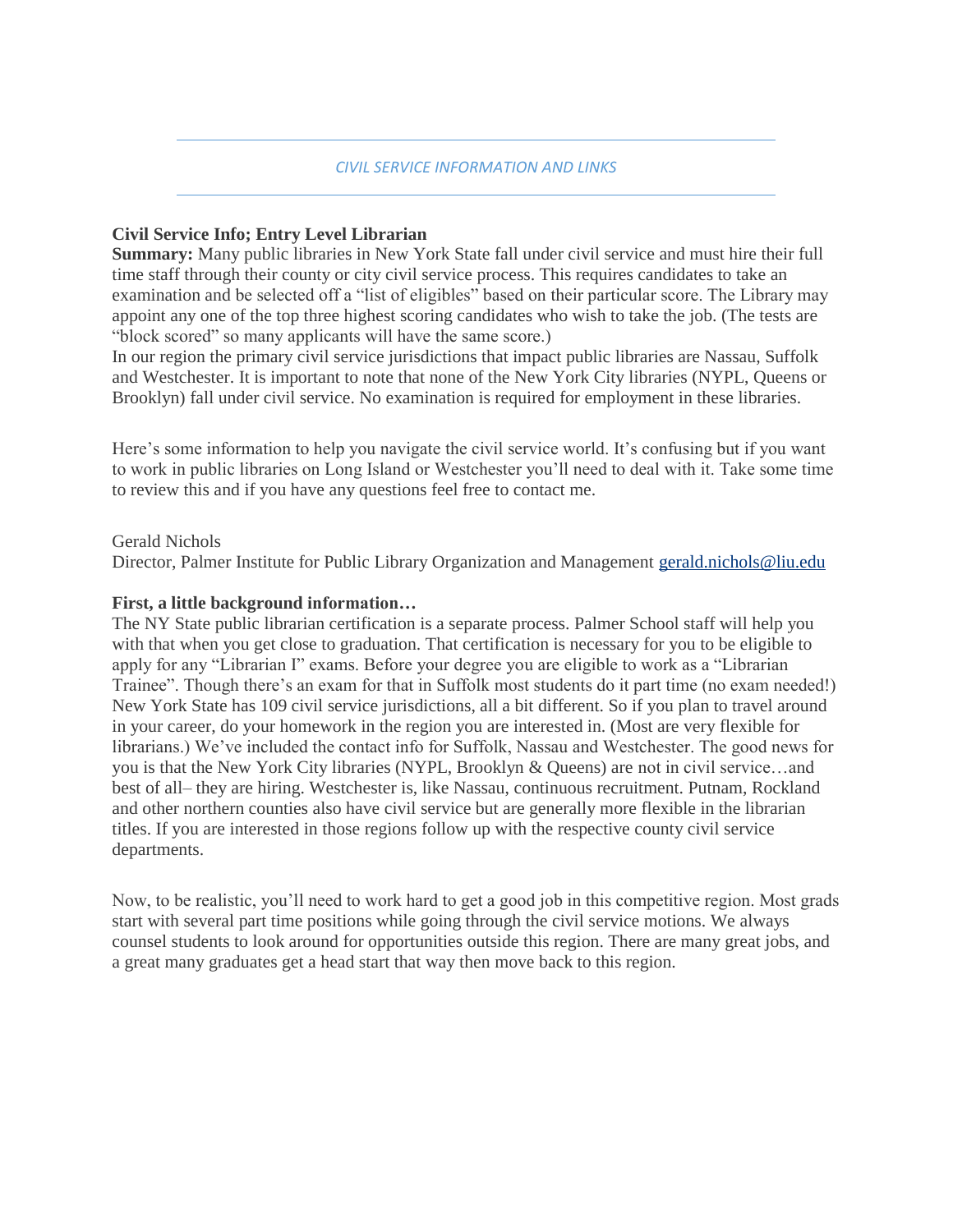#### **Nassau County:**

Most public libraries in Nassau County are under the jurisdiction of civil service. (Exceptions include: Great Neck, Oceanside, Bryant [Roslyn], Bayville and Locust Valley. Glen Cove & Long Beach have their own civil service departments and are more flexible.)

Nassau County has a residency requirement and will only accept applications from candidates who have been county residents for at least one year prior to the examination. The Librarian I examination is an online "Training and Experience" exam that is available on a continuous basis. The entire process may be completed online.

See:

<http://www.nassaucivilservice.com/NCCSWeb/homepage.nsf/HomePage?ReadForm>

**Announcement/Job Specifications**: <http://agency.governmentjobs.com/nassaucountyny/default.cfm> Please note that Nassau gives credit for a diversity of coursework. The application states:

"Your M.L.S. transcript will be evaluated to determine how many of your courses fall into the following categories:

- (a) Non-Book Media Services
- (b) Online Systems/Databases
- (c) Management/Administration
- (d) Special Population Reader Services
- (e) Advanced Resource Studies in Special Literature."

#### **Suffolk County:**

Nearly all the public libraries in central and western Suffolk are civil service. (The exceptions are Cold Spring Harbor, Emma Clark [Three Village CSD]; South Country and Brookhaven libraries.) The libraries on eastern Long Island, from Riverhead east, are generally not in civil service (Montauk being the exception).

In Suffolk County the examination for Librarian I is given every other year. It is a written, multiple choice exam. There is no residency requirement in Suffolk so any qualified applicant can take the test. Suffolk County offers examinations for Librarian I; Children's Librarian I, Librarian I (Spanish Speaking), Library Trainee and Library Trainee (Children's).

<http://www.suffolkcountyny.gov/departments/civilservice.aspx>

#### **Job Specifications:**

Librarian I[:http://apps.suffolkcountyny.gov/civilservice/specs/0814spe.html](http://apps.suffolkcountyny.gov/civilservice/specs/0814spe.html) \* Librarian I: Children's: <http://apps.suffolkcountyny.gov/civilservice/specs/0816spe.html> Librarian I: Spanish Speaking: <http://apps.suffolkcountyny.gov/civilservice/specs/0815spe.html> Librarian Trainee: <http://apps.suffolkcountyny.gov/civilservice/specs/0812spe.html> Librarian Trainee: Children's: <http://apps.suffolkcountyny.gov/civilservice/specs/0817spe.html>

**\* To take the Librarian I (Children's) exam you need 12 credits in Youth Services courses. The "Public Libraries LIS 741" also counts toward this. Here's a typical announcement that explains the 12 credit rule:**<http://apps.suffolkcountyny.gov/civilservice/specs/0816spe.html.>